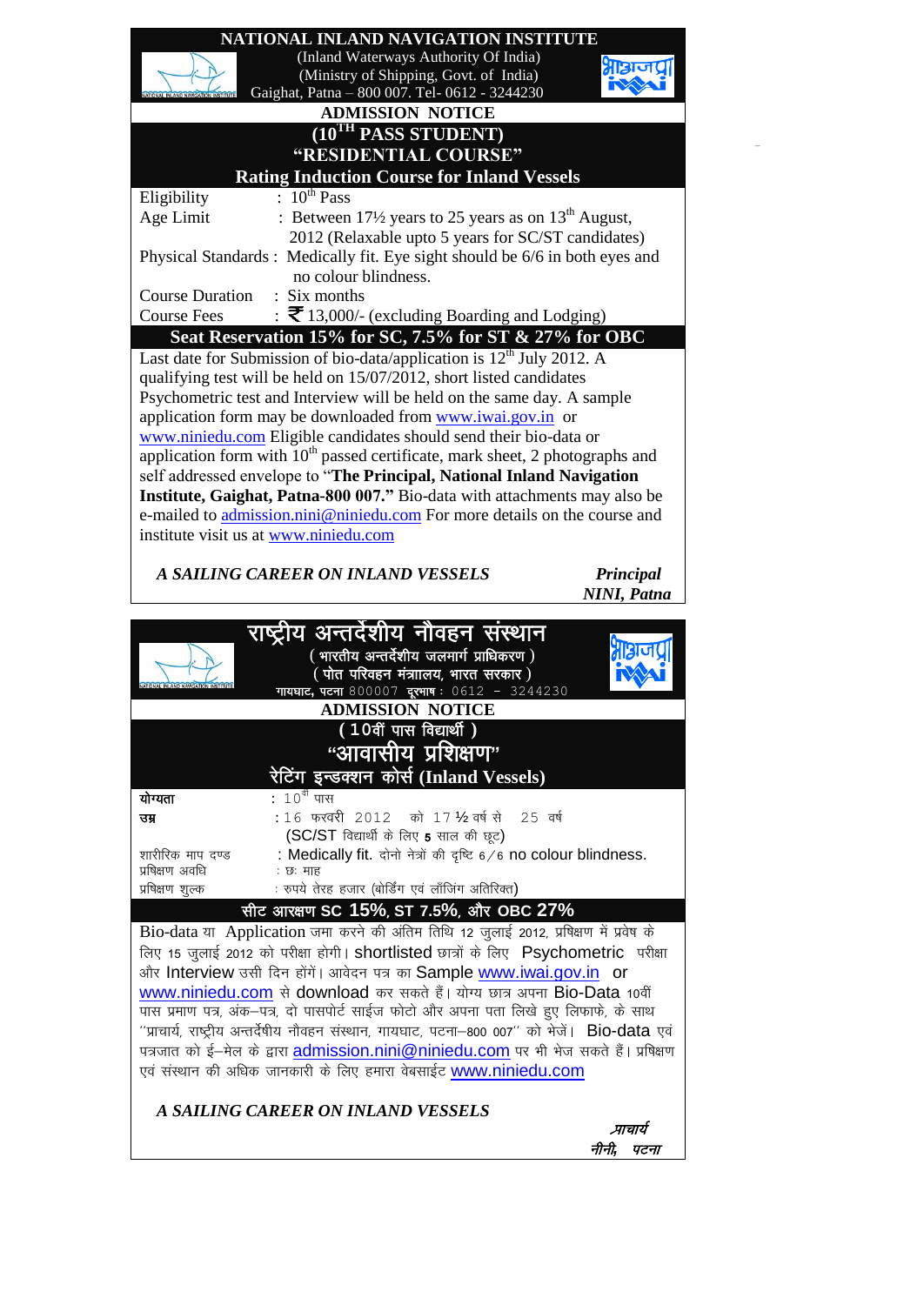## **NATIONAL INLAND NAVIGATION INSTITUTE**



Roll No.

Gaighat, Patna – 800 007

## **APPLICATION FORM**

Photograph to be Pasted here

(To be filled in BLOCK LETTERS)

| 1. Name of the candidate       |  |
|--------------------------------|--|
| 2. Name of the Parent/Guardian |  |
|                                |  |
| 4. Permanent Address           |  |
|                                |  |
| 5. Correspondence Address.     |  |
|                                |  |
| 6. Phone No.                   |  |
|                                |  |
| 7. Email-Id                    |  |

8. Educational Qualification:-

| Exam | Year | Name of Board | PCM % | English | Overall % |
|------|------|---------------|-------|---------|-----------|
|      |      |               |       |         |           |
|      |      |               |       |         |           |
|      |      |               |       |         |           |

Instruction: The following documents shall be attached with this form

- 1.  $10^{th}$  Pass Certificate &  $10^{th}$  Mark Sheet.
- 2. Mark sheet of other Board/University Examination Passed.
- 3. 4 Passport Size Photograph.
- 4. Self addressed Stamped Envelope.

*Date: Signature of Trainee*